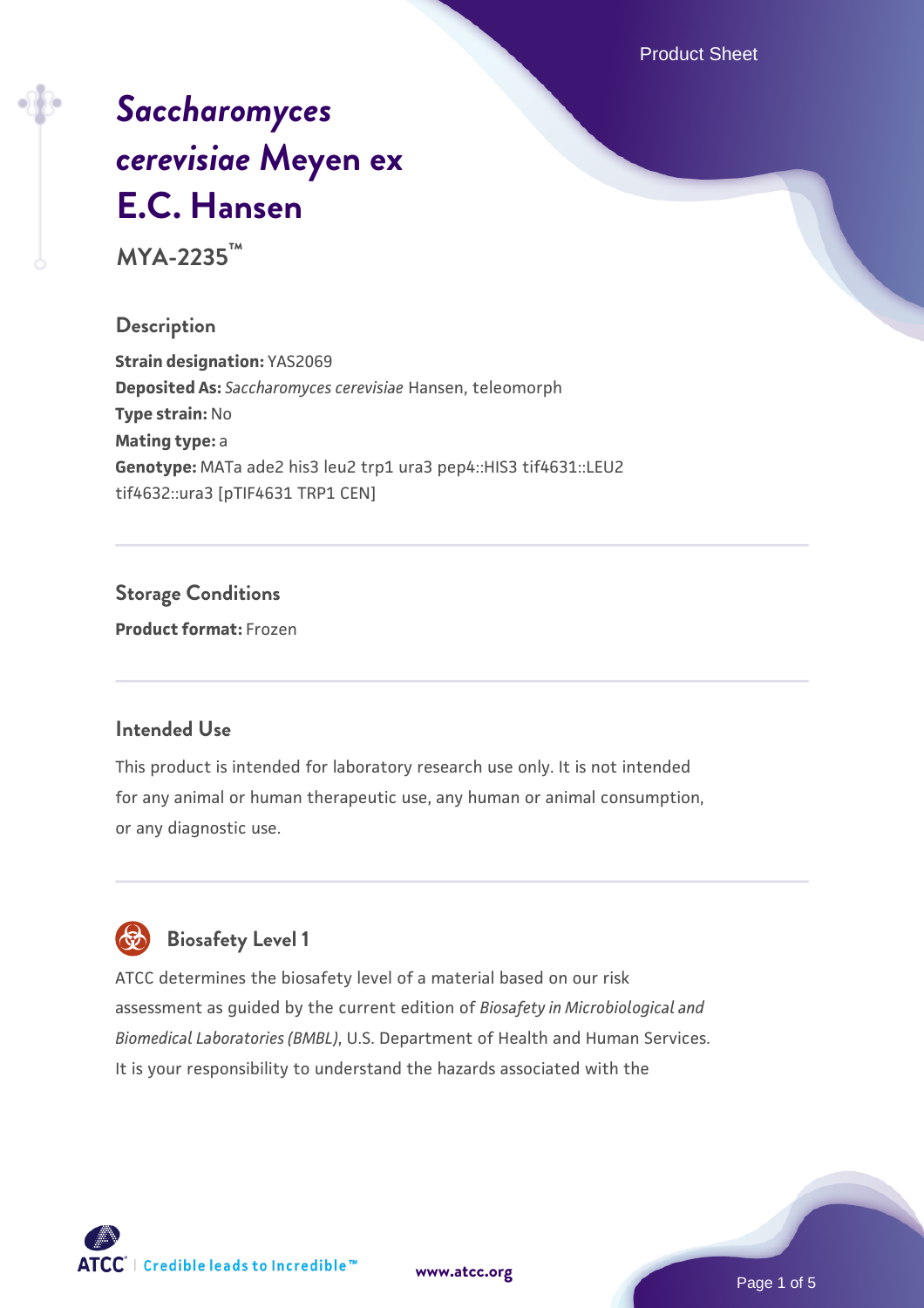#### **[Saccharomyces cerevisiae](https://www.atcc.org/products/mya-2235)** [Meyen ex E.C. Hansen](https://www.atcc.org/products/mya-2235) **MYA-2235**

material per your organization's policies and procedures as well as any other applicable regulations as enforced by your local or national agencies.

ATCC highly recommends that appropriate personal protective equipment is always used when handling vials. For cultures that require storage in liquid nitrogen, it is important to note that some vials may leak when submersed in liquid nitrogen and will slowly fill with liquid nitrogen. Upon thawing, the conversion of the liquid nitrogen back to its gas phase may result in the vial exploding or blowing off its cap with dangerous force creating flying debris. Unless necessary, ATCC recommends that these cultures be stored in the vapor phase of liquid nitrogen rather than submersed in liquid nitrogen.

#### **Certificate of Analysis**

For batch-specific test results, refer to the applicable certificate of analysis that can be found at www.atcc.org.

#### **Growth Conditions**

**Medium:**  [ATCC Medium 1245: YEPD](https://www.atcc.org/-/media/product-assets/documents/microbial-media-formulations/1/2/4/5/atcc-medium-1245.pdf?rev=705ca55d1b6f490a808a965d5c072196) **Temperature:** 25°C

#### **Material Citation**

If use of this material results in a scientific publication, please cite the material in the following manner: *Saccharomyces cerevisiae* Meyen ex E.C. Hansen (ATCC MYA-2235)



**[www.atcc.org](http://www.atcc.org)**

Page 2 of 5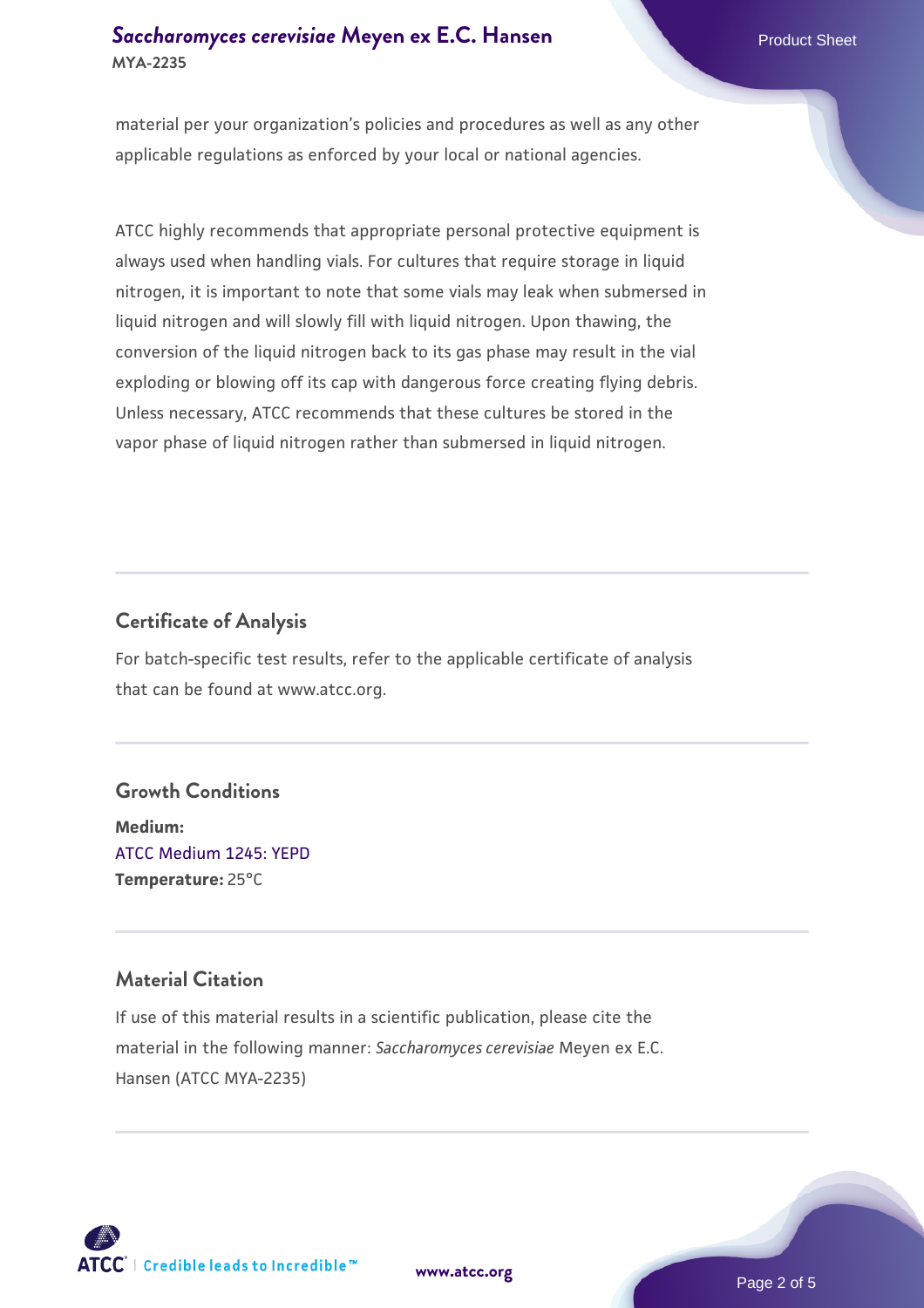## **[Saccharomyces cerevisiae](https://www.atcc.org/products/mya-2235)** [Meyen ex E.C. Hansen](https://www.atcc.org/products/mya-2235)

**MYA-2235**

#### **References**

References and other information relating to this material are available at www.atcc.org.

#### **Warranty**

The product is provided 'AS IS' and the viability of ATCC® products is warranted for 30 days from the date of shipment, provided that the customer has stored and handled the product according to the information included on the product information sheet, website, and Certificate of Analysis. For living cultures, ATCC lists the media formulation and reagents that have been found to be effective for the product. While other unspecified media and reagents may also produce satisfactory results, a change in the ATCC and/or depositor-recommended protocols may affect the recovery, growth, and/or function of the product. If an alternative medium formulation or reagent is used, the ATCC warranty for viability is no longer valid. Except as expressly set forth herein, no other warranties of any kind are provided, express or implied, including, but not limited to, any implied warranties of merchantability, fitness for a particular purpose, manufacture according to cGMP standards, typicality, safety, accuracy, and/or noninfringement.

#### **Disclaimers**

This product is intended for laboratory research use only. It is not intended for any animal or human therapeutic use, any human or animal consumption, or any diagnostic use. Any proposed commercial use is prohibited without a license from ATCC.

While ATCC uses reasonable efforts to include accurate and up-to-date information on this product sheet, ATCC makes no warranties or representations as to its accuracy. Citations from scientific literature and

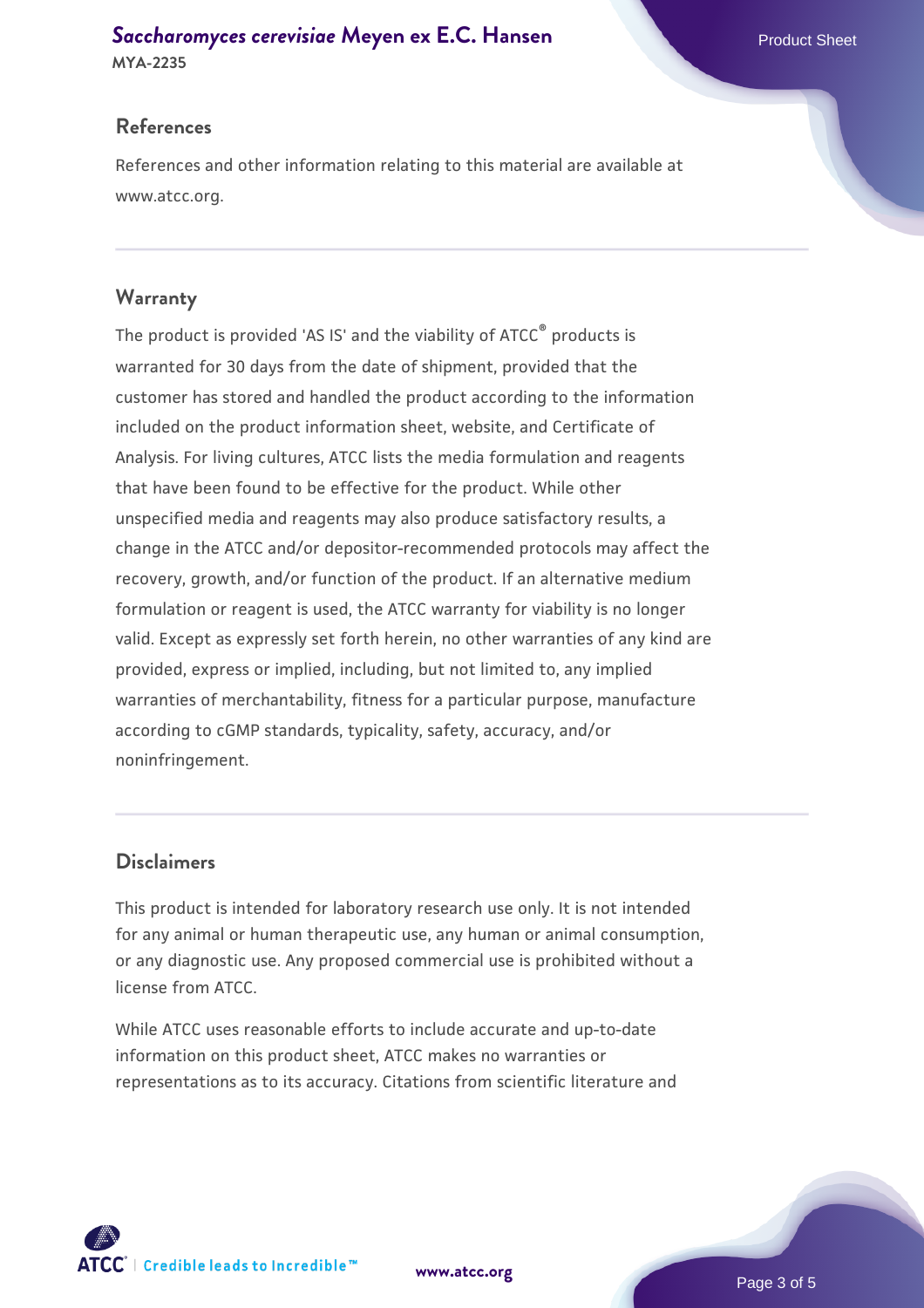patents are provided for informational purposes only. ATCC does not warrant that such information has been confirmed to be accurate or complete and the customer bears the sole responsibility of confirming the accuracy and completeness of any such information.

This product is sent on the condition that the customer is responsible for and assumes all risk and responsibility in connection with the receipt, handling, storage, disposal, and use of the ATCC product including without limitation taking all appropriate safety and handling precautions to minimize health or environmental risk. As a condition of receiving the material, the customer agrees that any activity undertaken with the ATCC product and any progeny or modifications will be conducted in compliance with all applicable laws, regulations, and guidelines. This product is provided 'AS IS' with no representations or warranties whatsoever except as expressly set forth herein and in no event shall ATCC, its parents, subsidiaries, directors, officers, agents, employees, assigns, successors, and affiliates be liable for indirect, special, incidental, or consequential damages of any kind in connection with or arising out of the customer's use of the product. While reasonable effort is made to ensure authenticity and reliability of materials on deposit, ATCC is not liable for damages arising from the misidentification or misrepresentation of such materials.

Please see the material transfer agreement (MTA) for further details regarding the use of this product. The MTA is available at www.atcc.org.

#### **Copyright and Trademark Information**

© ATCC 2021. All rights reserved. ATCC is a registered trademark of the American Type Culture Collection.

#### **Revision**

This information on this document was last updated on 2021-05-20



**[www.atcc.org](http://www.atcc.org)**